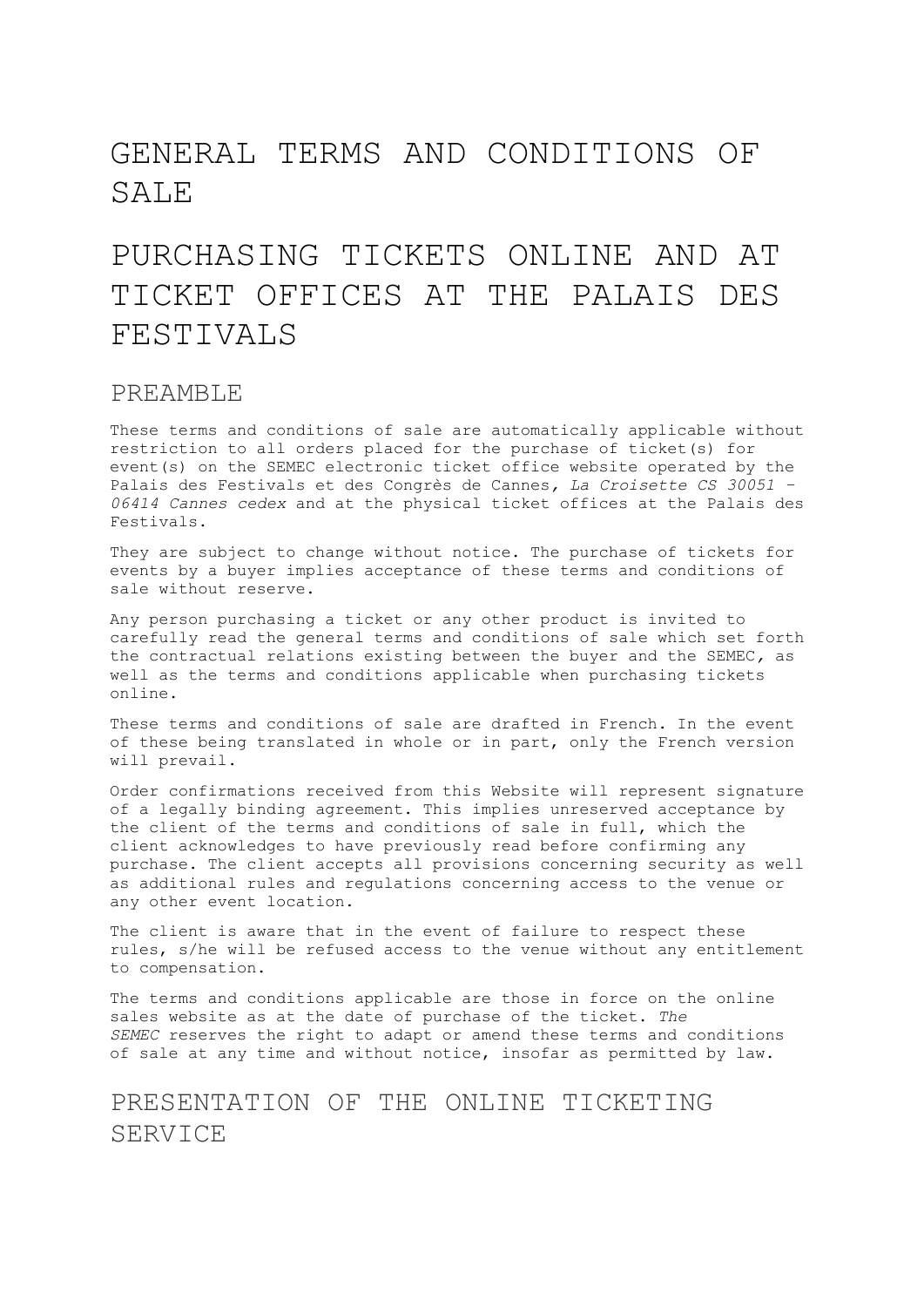www.cannesticket.com is the online ticketing service operated by *SEMEC*, having its head office at *La Croisette CS 30051 – 06414 Cannes cedex.*

This online ticketing service operated by the SEMEC*,* allows people to purchase event tickets, subscriptions and tourist products.

For further information concerning your online ticket purchases, you can contact us by email at: [billetterie@palaisdesfestivals.com](mailto:billetterie@palaisdesfestivals.com)

### ARTICLE 1 - PRICES

The price of tickets is inclusive of VAT and including rental costs.

Prices applicable are those indicated in the programmes and at the ticket offices at *La Croisette Tourist Office in Cannes.*

Prices are subject to change without notice. However, tickets are billed on the basis of prices in force at the time of approval of an order.

They are only approved following our confirmation of payment receipt.

Tickets are nominative and may not be resold at a higher price (law of 27 June 1919).

No more than six (6) tickets may be purchased in each individual transaction.

#### 1.1 - Reduced rates

For reduced rate tickets, presentation of a recent justification is mandatory when purchasing your tickets as well as upon entry to the event for verification by staff. No reduction is applicable after payment of an order.

### ARTICLE 2 - LOCATION OF SEATS

Depending on the venue configuration, you may be offered any of the following:

### 2.1 - Numbered seat

For events with numbered seat allocation, you will be notified of your allotted seat number at the time of ordering your ticket.

For events with numbered seat allocation, clients can choose the seating area proposed by the online sales website. No subsequent requests will be accepted.

Each ticket has a single seat allocation. Entry to the venue is closed after the time indicated on the ticket. Any latecomers will only be permitted entry during a break in the event, and the numbered seat allocation is no longer guaranteed. It is strictly prohibited to take photographs, film or make recordings during the event.

### 2.2 - Free allocation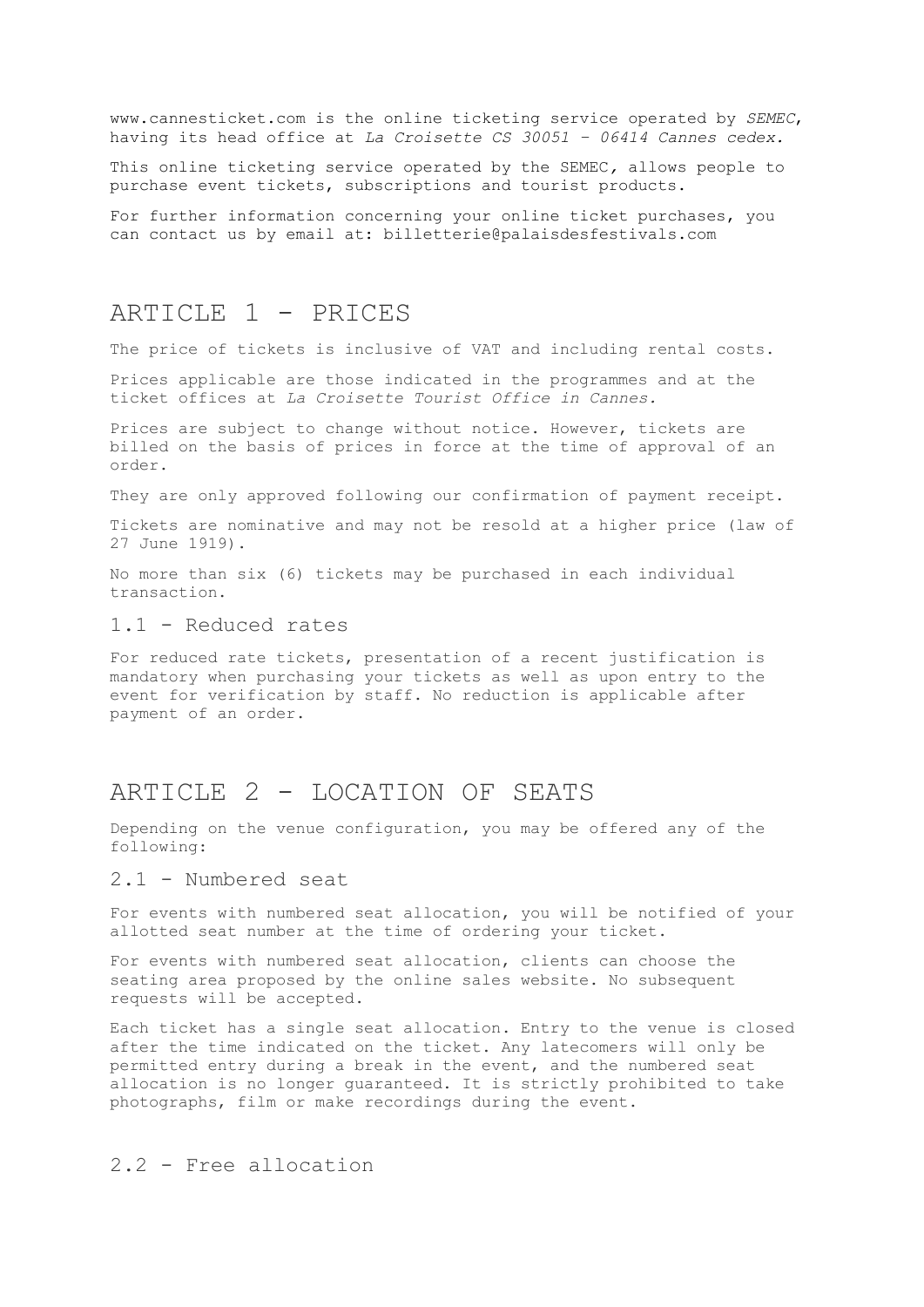For those events without numbered seat allocations, the audience are free to choose their location within the venue.

# ARTICLE 3 - SECURE PAYMENT AND PERSONAL DATA

### 3.1 Payment method/Secure payment

Orders for tickets are only binding on the *SEMEC* following receipt of an email confirming payment for the transaction. Payments are solely and exclusively accepted online.

Payment for tickets purchased on the SEMEC Website may only be made by cards using the VISA network or any other card compatible with the *SOGENACTIF* secure payment website (Credit Card/Visa/Eurocard/Mastercard/American Express).

Information provided by the client when entering his/her personal details will be encrypted by our bank to effectively protect all personal data when making payments. The online payment transaction is provided by *SOGENACTIF.* This transaction is made using a secure encrypted SSL system. Under no circumstances whatsoever and at no time will bank card information transit via the *SEMEC* server.

Once SOGENACTIF confirms that an order has been approved, your card will then be debited.

In the event of any payment incident, please check the date of validity and authorised limit of your card.

Some banks require an additional code for online transactions, please contact your bank for more details.

### 3.2 Personal Data

Your personal data and information are necessary to process your order and for commercial relations. These information and data are also stored for security purposes, so as to respect legal and regulatory obligations and to enable us to improve and personalise services we offer and the information we send you.

In accordance with the Data Protection and Freedom of Information Act (6 January 1978), you have a right to access, amend and object to processing of your personal data which can be exercised by writing to the SEMEC at *La Croisette CS 30051 – 06414 Cannes cedex*, and indicating your full name and address and your client reference number where possible. In accordance with regulations in force, your letter should be signed and accompanied by a photocopy of an identity document bearing your signature and indicating the address to which you would like to receive a response.

### ARTICLE 4 - ORDER CONFIRMATION

You order for event tickets is only definitively confirmed after clicking on the button marked "PAY FOR MY ORDER" and is only binding on the *SEMEC* following receipt of the email confirming that the order has been approved. Consequently, we ask you to check your emails.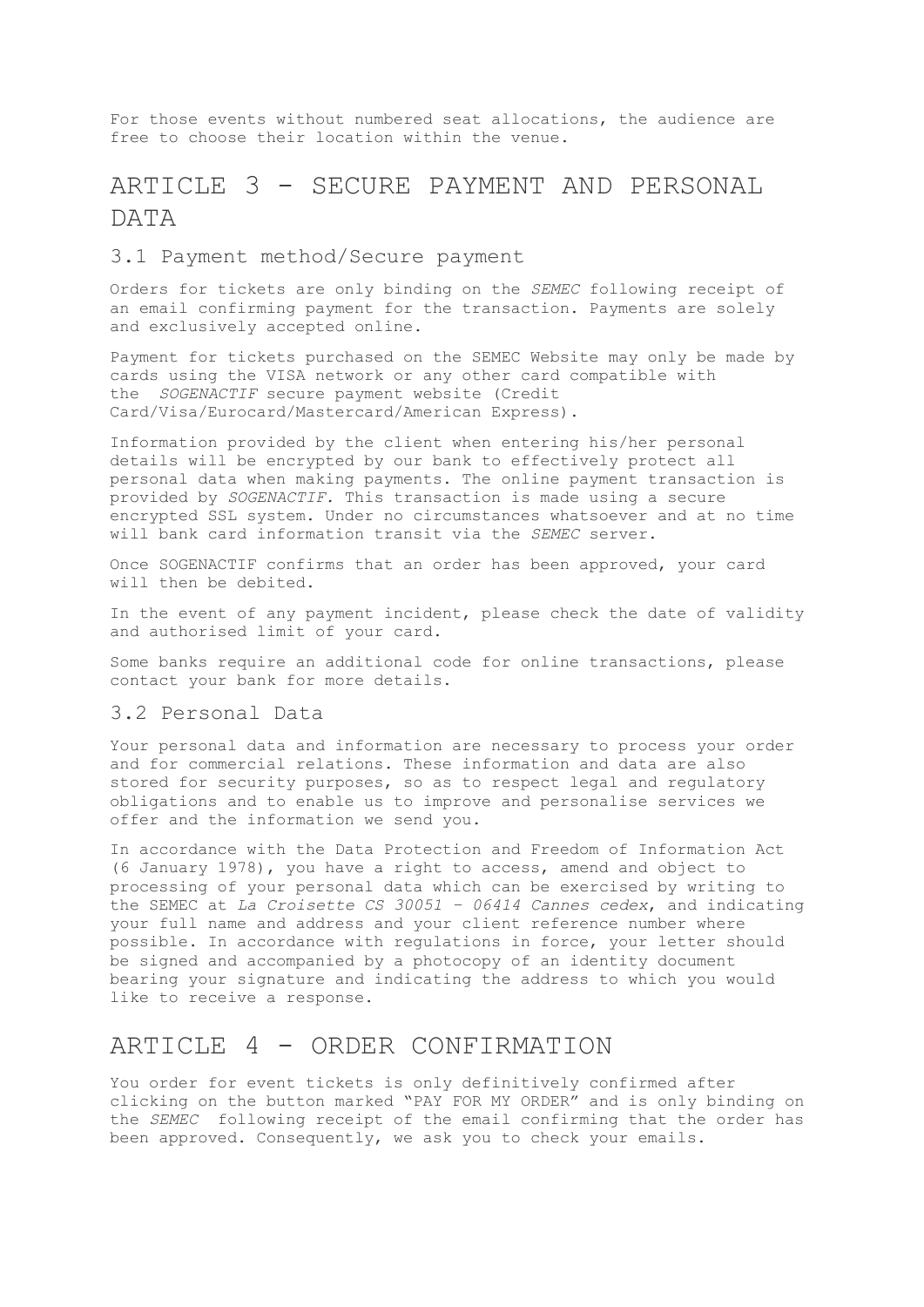# ARTICLE 5 - CONFIRMATION

You hereby confirm to have read and accepted these general terms and conditions of sale without reserve before placing your order. Acceptance of the general terms and conditions of sale by ticking the box marked "I accept the General Terms and Conditions of Sale" allows you to confirm your order.

### ARTICLE 6 - RECEIVING TICKETS

Your ticket(s) and the online purchase confirmation should be verified by the buyer at the time of receipt. No subsequent claims will be accepted.

Only one copy of tickets will be issued*. No duplicates will be provided.*

#### Downloadable ticket

Specific terms and conditions for Downloadable tickets:

Downloadable tickets allow you to display your E-ticket received by email directly using your smartphone without needing to print a copy. This service requires you to receive emails on your smartphone. Virtual tickets have the same value as normal tickets. Tickets should be presented when entering the venue either in printed format or in digital format.

You can also print your ticket using an ordinary printed from any internet access point. For printed tickets to be valid, they should be printed in portrait on a sheet of A4 paper blank on both front and reverse.

Each entry purchased corresponds to a ticket.

Tickets all have a unique barcode. Validity of tickets is checked and recorded upon entry to the event venue using barcode readers. It is not possible to be admitted entry more than once using the same ticket. It is prohibited to reproduce tickets. Only the first person to present the ticket will be admitted entry to the event. This person is presumed to be the legitimate ticket holder. This is why it is prohibited to reproduce, duplicate or counterfeit tickets in any manner whatsoever, or to allow others to do so. Please keep your tickets in a safe place. Never accept a ticket offered by someone you do not know as it may be a duplicate.

The event organiser is entitled to refuse entry where several printouts, reproductions, copies or imitations of downloadable tickets are in circulation and access to the event has already been granted to the holder of a printout, reproduction, copy or imitation of the corresponding ticket. The organiser is not, notably, obligated to undertake inspection of the identity of a person presenting a ticket to check that this is the legitimate ticket holder, nor to verify the authenticity of the ticket insofar as an imitation or copy cannot be undeniably identified as such during entry to the event. If the holder of a downloadable ticket is refused entry for this reason during an inspection upon entry, there is no entitlement to claim compensation for the price paid.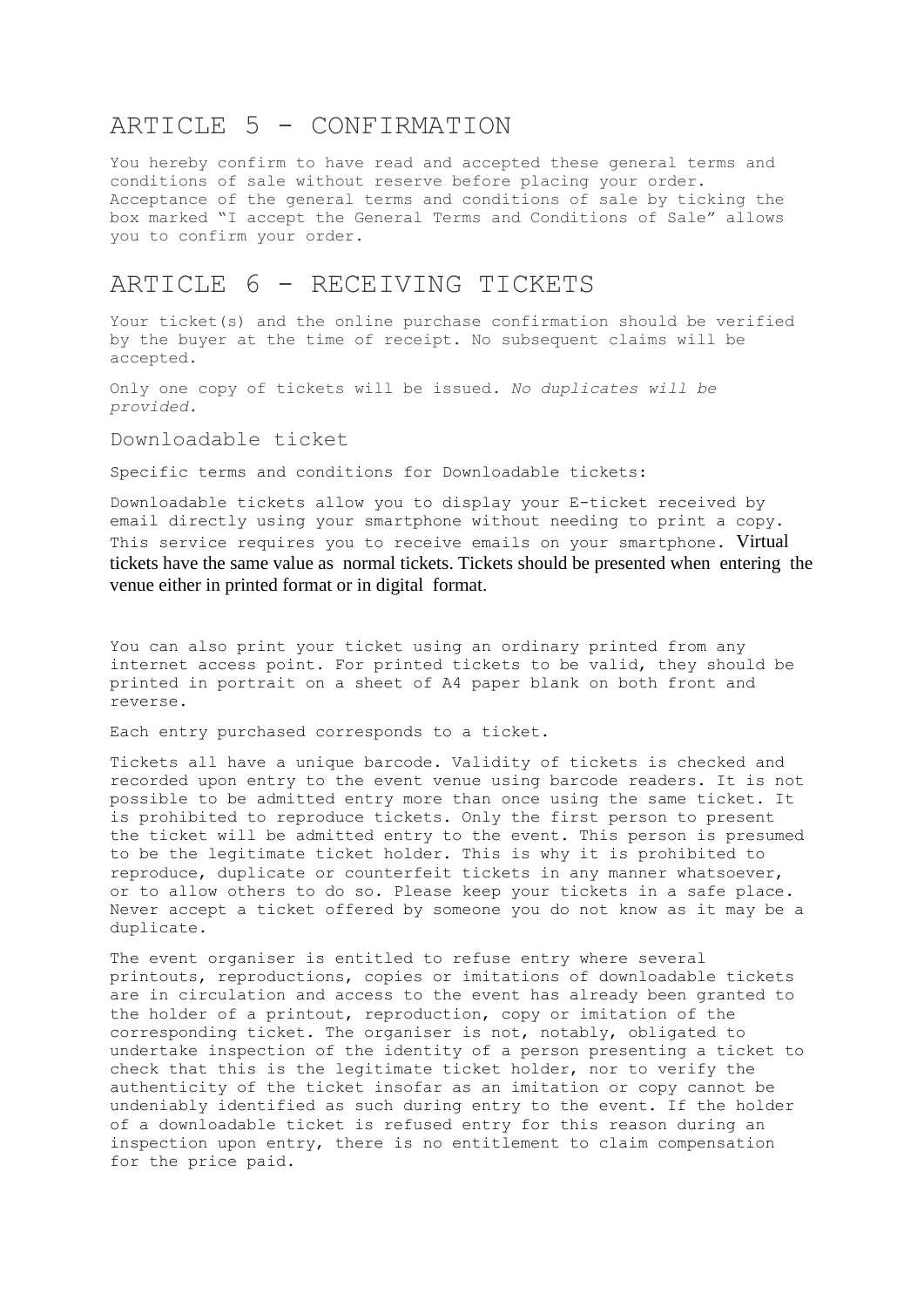*The SEMEC* hereby waives all liability for any anomalies which may arise during ordering, processing or printing of a downloadable ticket insofar as it has not intentionally caused these or following negligence in case of loss, theft or illegal use of a downloadable ticket.

## ARTICLE 7 - EVENT TIMES AND PLACE

The date, place and times of the event are indicated on the ticket.

Events begin on time, and doors generally open between 15 to 30 minutes before the scheduled start time.

Any latecomers may only be permitted energy during a break or depending on accessibility to the venue. To access the venue, any latecomers should following instructions issued by ushers, and any numbered seats are no longer guaranteed.

Please be advised that due to artistic restrictions inherent to some events, it may not be possible to allow entry to latecomers.

The duration of the event for artistic creations is variable and often is only known a few days ahead of the event date.

# ARTICLE 8 - CANCELLATION

No cancellation is possible after payment for tickets by the client. Concerning events, established case law considers the relation between an event venue scheduling an event, indicating the price of tickets and time of the event with the public purchasing tickets, regardless of the payment method used (cash, cheque, credit card, direct debit), to be a contractual relation. Under these circumstances, only where the event organiser fails to respect its obligation that the paying public can request reimbursement or challenge the contract signed with the event venue.

*The SEMEC* reserves the right to make changes to the order, duration and distribution of the event. Moreover, *the SEMEC* reserves the right to cancel any event in the event of any fortuitous incident or case of force majeure obligating them to cancel such as (without however being limited to) poor weather, strikes, fire, water damage, illness of a performer, etc. In such an instance, *the SEMEC* will offer an alternative date or reimburse the ticket price.

#### EVENT CANCELLATION BY THE ORGANISER WITHOUT RESCHEDULING

If an event is cancelled, claims for compensation for tickets may be sent to the SEMEC within a maximum period of 3 months after the date when the event was scheduled to take place.

#### RESCHEDULING AN EVENT

If an event is rescheduled to a new date (more than 24 hours later), aside for any exceptions, tickets will continue to be valid for the rescheduled event.